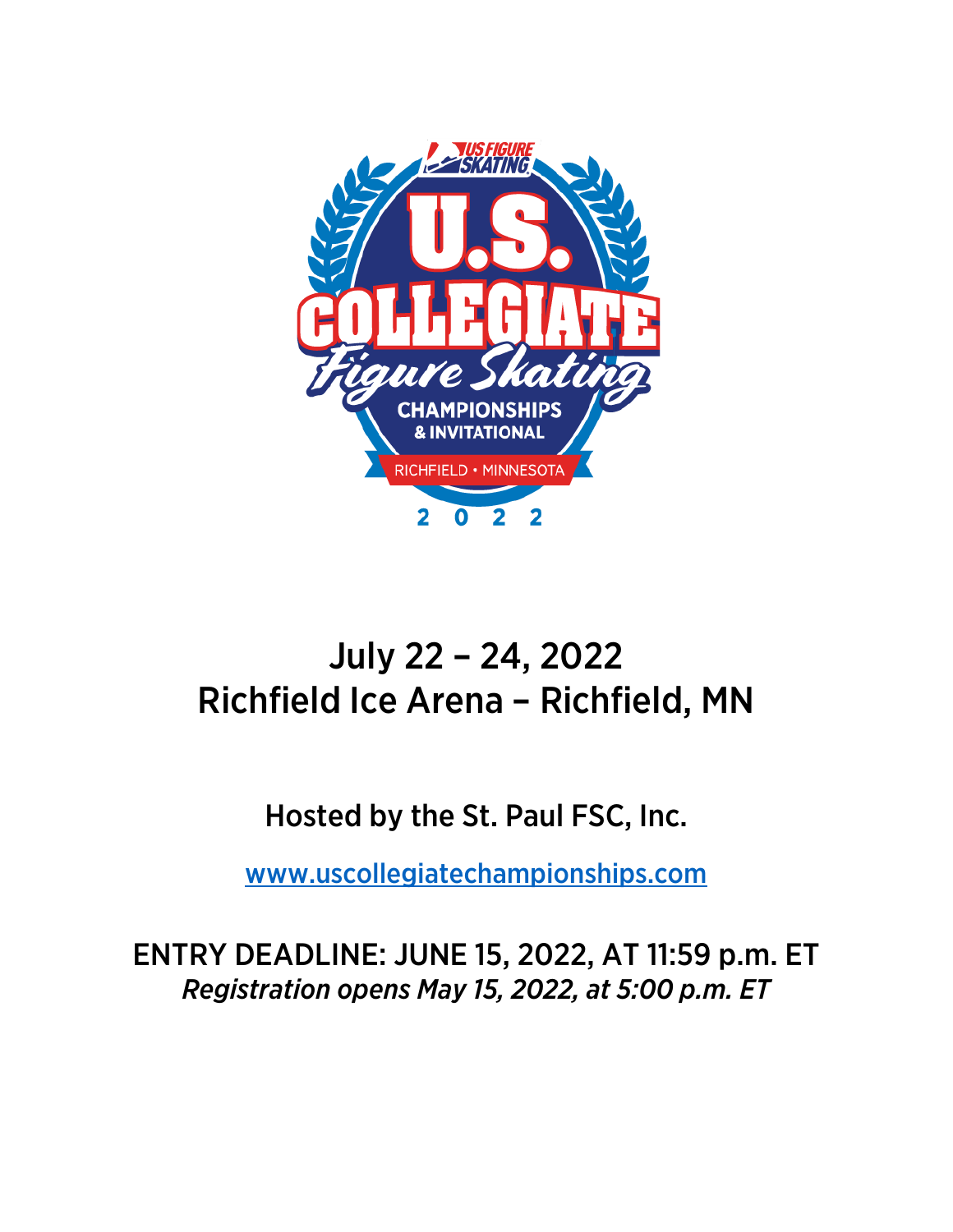### **OVERVIEW**

This competition is sanctioned by U.S. Figure Skating and conducted in accordance with the most current U.S. Figure Skating Rulebook (2022-23 edition) with changes and clarifications as posted on the U.S. Figure Skating website and in this announcement. Compliance with these rules as updated or amended is the responsibility of the participants. U.S. Figure Skating reserves the right to incorporate revisions to the international judging system (IJS) made by the ISU for senior events and by U.S. Figure Skating to junior events and below.

# EVENTS & ELIGIBILITY

The U.S. Collegiate Figure Skating Championships and Invitational are sanctioned by U.S. Figure Skating and will be conducted under the rules set forth in the most recent edition of the official U.S. Figure Skating rulebook and any relevant ISU communications.

### U.S. Collegiate Championships:

With requirement modifications, the following events will be offered at the U.S. Collegiate Championships. To view the requirements/permitted elements for this competition, click on the event name below.

- Junior Women and Men IJS Combined
	- o [Short Program Requirements](https://www.usfigureskating.org/sites/default/files/media-files/2022%20Collegiate%20Champs-Invitational%20Singles%20SP%20Chart.pdf)
	- o Free Skate [Requirements](https://www.usfigureskating.org/sites/default/files/media-files/2022-23%20Singles%20FS%20Chart.pdf)
- Senior Women and Men IJS Combined
	- o [Short Program Requirements](https://www.usfigureskating.org/sites/default/files/media-files/2022%20Collegiate%20Champs-Invitational%20Singles%20SP%20Chart.pdf)
	- o [Free Skate Requirements](https://www.usfigureskating.org/sites/default/files/media-files/2022-23%20Singles%20FS%20Chart.pdf)

To participate in this portion of the competition, skaters must:

- 1. Have a current U.S. Figure Skating membership.
- 2. Meet the eligibility requirements under U.S. Figure Skating Rule 2211.
- 3. Skaters may enter an event at their test level or one level above, HOWEVER test requirements must be met as of the competition start date.
	- $\circ$  Competitors found to have not met the appropriate test requirement by the start of the competition will be withdrawn.
	- $\circ$  Entrants who pass a test after the closing date of entries at a higher level than the test specified for entry will still be allowed to compete at the level at which they entered and will not be penalized (Rule 2424-A).
- 4. Meet the citizen and residency requirements stated in U.S. Figure Skating Rules 2230 2242.
	- o Non-Citizens and Returning Athletes: In accordance with rules 2230 and 2240, you must submit the appropriate form (CC-01 or CC-02) at least 7 days prior to the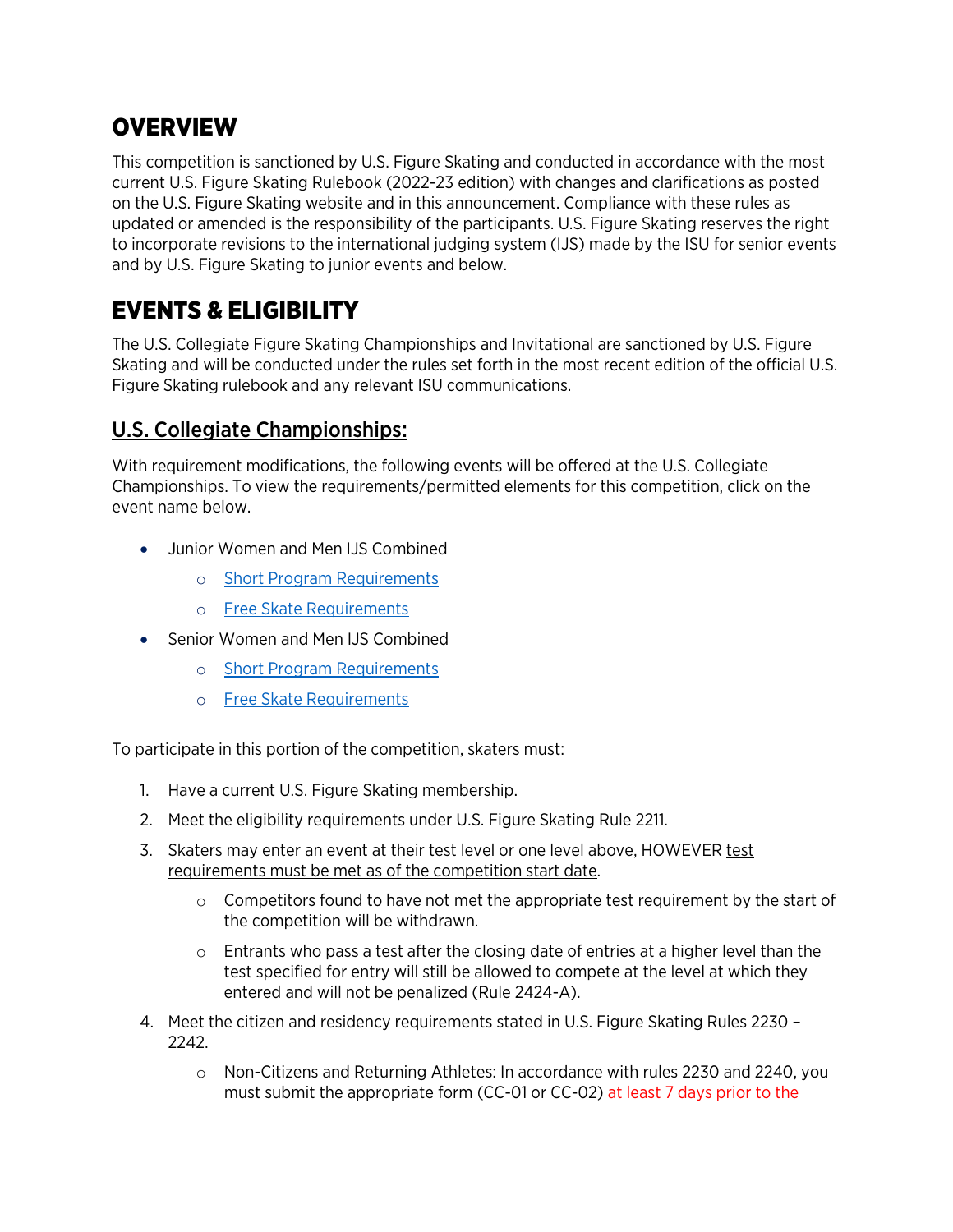registration deadline for review and approval. [CLICK HERE to review the Non-](https://www.usfigureskating.org/members-only/skater-journey/competing/qualifying)[Citizen & Returning Athlete forms.](https://www.usfigureskating.org/members-only/skater-journey/competing/qualifying) 

- 5. Must be an undergraduate or any degree seeking student at an accredited domestic college or university defined below and able to provide written verification of student status via [Form A](https://www.usfigureskating.org/sites/default/files/media-files/Form%20A%20-%20Student%20Verification.pdf) by July 1 (Rule 2213):
	- $\circ$  A full-time student as defined by your college/university in the upcoming fall semester/quarter in the year of the Championships.
	- $\circ$  A student recently admitted to a full-time college or university degree program for the upcoming fall semester.
	- $\circ$  Graduated from your degree program between March 1 and July 31 of the year of the Championships.

### U.S. Collegiate Invitational:

- [Short Program \(IJS\) juvenile, intermediate, novice](https://www.usfigureskating.org/sites/default/files/media-files/2022%20Collegiate%20Champs-Invitational%20Singles%20SP%20Chart.pdf)
- [Excel Free Skate \(6.0\) high beginner, pre-preliminary, preliminary, preliminary](https://www.usfigureskating.org/sites/default/files/media-files/2022%20Collegiate%20Champs-Invitational%20Singles%20Excel%20FS%20Chart.pdf)  [plus](https://www.usfigureskating.org/sites/default/files/media-files/2022%20Collegiate%20Champs-Invitational%20Singles%20Excel%20FS%20Chart.pdf)
- [Excel Free Skate \(IJS\) pre-juvenile, juvenile, intermediate, novice, junior, senior](https://www.usfigureskating.org/sites/default/files/media-files/2022%20Collegiate%20Champs-Invitational%20Singles%20Excel%20FS%20Chart.pdf)
- Solo Pattern Dance\* [\(6.0\) preliminary, pre-bronze, bronze, pre-silver, silver, pre](https://www.usfigureskating.org/sites/default/files/media-files/2022%20Collegiate%20Invitational%20-%20PD%20Diagrams.pdf)[gold, gold, international](https://www.usfigureskating.org/sites/default/files/media-files/2022%20Collegiate%20Invitational%20-%20PD%20Diagrams.pdf)
- Solo Free Dance<sup>\*</sup> (6.0) juvenile, intermediate, novice, junior, senior

\*Competitors participating in a Championship event may also enter solo pattern and/or free dance event(s).

Skaters may NOT enter a Championship event and a short program and/or Excel Free Skate event at the Invitational. However, a skater may enter additional SP/FS events at the Skate St. Paul competition being held in conjunction with this event and only pay that competition's second event entry fee (\$75). Contact Carolyn (cmarker 243@aol.com) for more information.

#### Note: age requirements for juvenile and intermediate are waived for this event.

This portion of the competition is open to competitors who:

- 1. Have a current U.S. Figure Skating membership. Learn to Skate USA memberships will not be accepted.
- 2. Meet the eligibility requirements under U.S. Figure Skating Rule 2211
	- a. Skaters may enter an event at their test level or one level above.
	- b. All age requirements for events have been waived.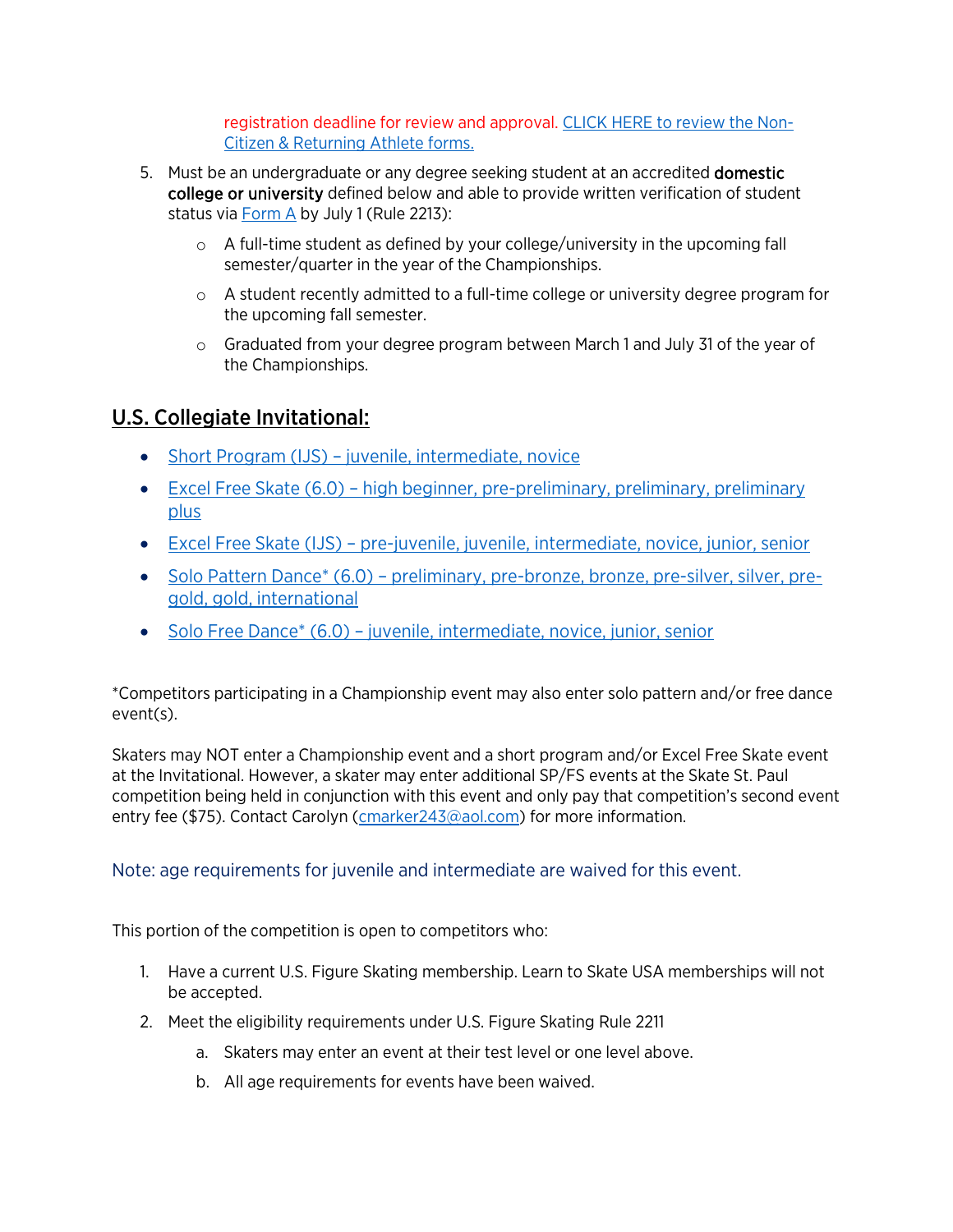- c. Entrants who pass a test after the closing date of entries at a higher level than the test specified for entry will still be allowed to compete at the level at which they entered and will not be penalized (Rule 2424-A).
- 3. Meet the citizen and residency requirements stated in U.S. Figure Skating Rules 2230 2242.
	- a. Non-Citizens and Returning Athletes: In accordance with rules 2230 and 2240, you must submit the appropriate form (CC-01 or CC-02) at least 7 days prior to the registration deadline for review and approval. [CLICK HERE to review the Non-](https://www.usfigureskating.org/members-only/skater-journey/competing/qualifying)[Citizen & Returning Athlete forms.](https://www.usfigureskating.org/members-only/skater-journey/competing/qualifying)
- 4. Must be an undergraduate or any degree seeking student at an accredited college or university defined below and able to provide written verification of student status via [Form](https://www.usfigureskating.org/sites/default/files/media-files/Form%20A%20-%20Student%20Verification.pdf)   $\triangle$  by the entry deadline of July 1:
	- a. A full-time OR part-time student as defined by your college/university in the upcoming Fall semester/quarter in the year of the Championships.
	- b. A student recently admitted to a full-time or part-time college or university degree program for the upcoming fall semester.
	- c. Graduated from your degree program between March 1 and July 31 of the year of the Championships.

### REGISTRATION INFORMATION

### STEP 1 – REGISTER ONLINE

ONLINE REGISTRATION VIA [EMS I](https://m.usfigureskating.org/competition-registration/)S THE ONLY METHOD for entry into the U.S. Collegiate Championships & Invitational.

*If entries at the close of registration do not warrant a viable competition, U.S. Figure Skating reserves the right to modify the format of the Collegiate Championships and the Collegiate Championship Award Program.* 

Registration Instructions from Members Only (OR [CLICK HERE\)](https://m.usfigureskating.org/competition/29832?id=29832)

- Go to [www.usfsaonline.org](http://www.usfsaonline.org/)
- Enter your U.S. Figure Skating member number and password
	- $\circ$  If you need assistance with your member number and password, contact Member Services at [memberservices@usfigureskating.org.](mailto:memberservices@usfigureskating.org)
- Click the blue [EMS](https://m.usfigureskating.org/competition-registration/) button
- Click "Competition Registration"
- Go to the "Qualifying" tab
- Choose "2022 U.S. COLLEGIATE CHAMPIONSHIPS AND INVITATIONAL" from the list of competitions
	- o If you need assistance completing your registration, contac[t](mailto:productsupport@usfigureskating.org) [productsupport@usfigureskating.org.](mailto:productsupport@usfigureskating.org)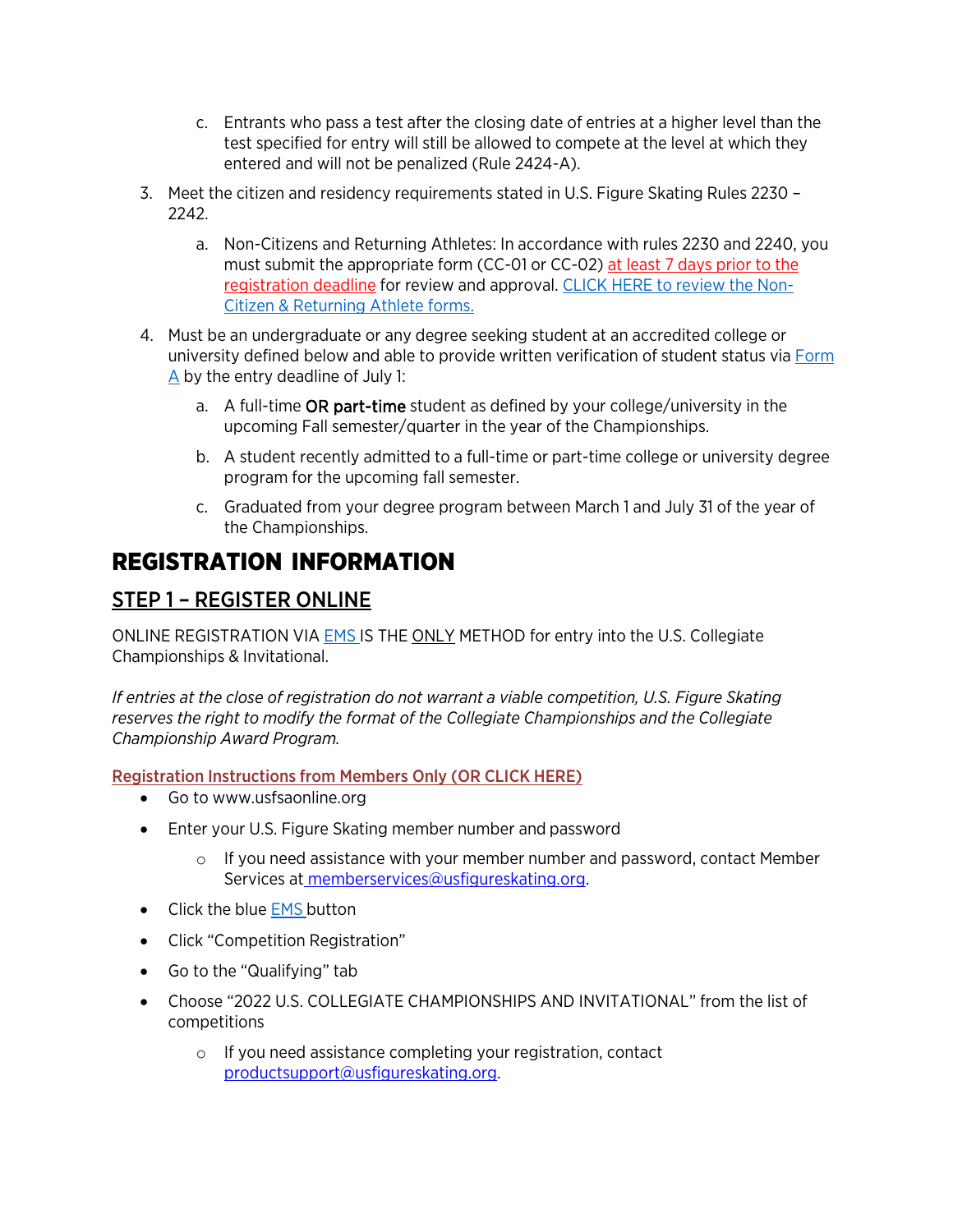### STEP 2 – FORM A: PROOF OF ENROLLMENT/STUDENT STATUS

In addition to online event registration with U.S. Figure Skating, all participants must prove their academic eligibility. Competitors attending the U.S. Collegiate Championships are subject to Rule 2213 in the current U.S. Figure Skating Rulebook, those attending the U.S. Collegiate Invitational are subject to the parameters outlined in this announcement (see above).

Form A [\(CLICK HERE to download Form A\)](https://www.usfigureskating.org/sites/default/files/media-files/Form%20A%20-%20Student%20Verification.pdf) and supplemental proof of student status must be submitted to headquarters via email t[o events@usfigureskating.org](mailto:events@usfigureskating.org) by July 1 at 11:59 p.m. ET. A completed Form A *must* be accompanied by written proof of student status such as:

- Letter of acceptance with proof of enrollment deposit.
- Copy of class schedule or unofficial/official transcript for upcoming fall semester that clearly includes your name and your institution's name.
- Copy of your diploma with date of graduation.
- Any official document that includes your institutions name and your name.
- Have Form A signed/certified by a member of your college registrar.

Email is the only accepted method of submission and must be done so by the July 1 deadline. No late submissions will be accepted unless otherwise authorized prior to the July 1 deadline. Failure to submit Form A and proof of student status by the deadline will result in withdrawal of your registration to the Championships.

#### DEADLINES

#### REGISTRATION

The entry deadline for registration via EMS for the 2022 U.S. Collegiate Championships and Invitational is June 15, 2022, at 11:59 p.m. ET. U.S. Figure Skating servers are located on the east coast, so the deadline for all time zones is 11:59 p.m. Eastern Time (ET). No late entries will be accepted.

#### FORM A AND SUPPLEMENTAL ITEMS

[FORM A](https://www.usfigureskating.org/sites/default/files/media-files/Form%20A%20-%20Student%20Verification.pdf) and supplemental proof of student status must be received by via e-mail to [events@usfigureskating.org](mailto:events@usfigureskating.org) by July 1, 2022, at 11:59 p.m. ET. If a complete[d Form A](https://www.usfigureskating.org/sites/default/files/media-files/Form%20A%20-%20Student%20Verification.pdf) and any supplemental materials are not received by the July 1 deadline, your registration will be withdrawn without refund.

NOTE: If entries as of the registration deadline do not warrant a viable competitive event, U.S. Figure Skating reserves the right to modify the format of the Collegiate Championships and the Collegiate Scholarship Award Program.

#### ENTRY FEES

Every skater entering the U.S. Collegiate Championships and Invitational must submit an entry fee as follows. The entry fee must be paid online as part of the registration process. All entries are assessed a non-refundable \$10.00 administration fee. Entry fees do NOT include practice ice sessions.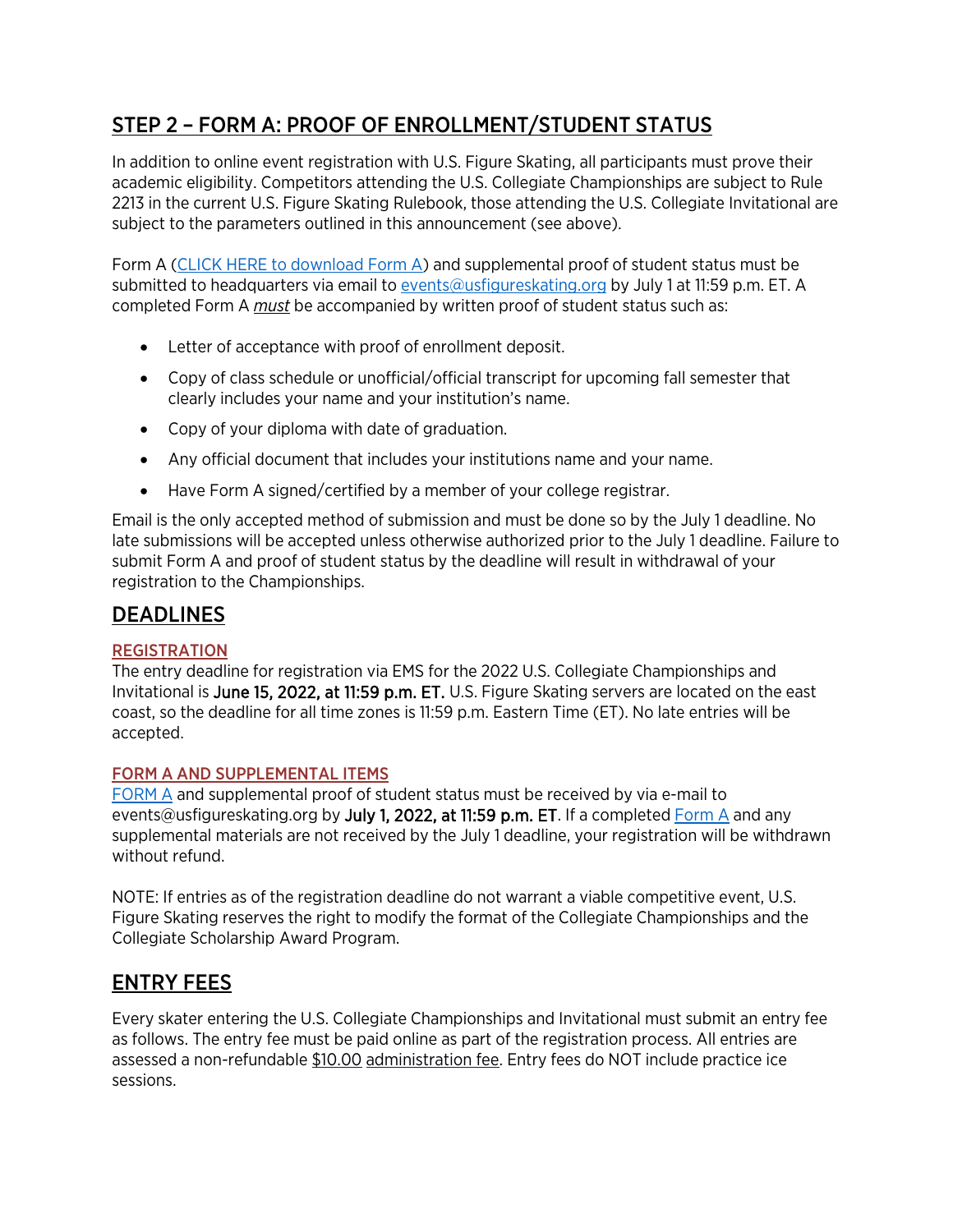| <b>Collegiate Championships Entry</b><br>Junior and Senior; Men & Women (includes short program and free skate)  | \$250.00 |
|------------------------------------------------------------------------------------------------------------------|----------|
| <b>Collegiate Invitational - First Event</b><br>Individual segments only, no combined events                     | \$175.00 |
| <b>Collegiate Invitational - Additional Events</b><br>Cost of additional events if registering for more than one | \$75.00  |

# ADDITIONAL REQUIREMENTS & INFORMATION

### Music & PPC Deadline: Wednesday, July 13, 2022

All competitors entering the U.S. Collegiate Figure Skating Championships and Invitational are required to provide the following in their EMS Skater Portal by the deadline listed above:

- Upload of each piece of competition music and provide copyright information
	- o [CLICK HERE for music submission how-to guide.](https://public.3.basecamp.com/p/ycj6D89r1GruJVv8oTSWXUqW)
- For IJS events, submit Planned Program Content (PPC) detailing the elements in all programs
	- o [CLICK HERE for PPC submission how-to guide.](https://public.3.basecamp.com/p/bJNALQ6nPYrJUH2YKAjQ2tMB)

If you need assistance with uploading these items, email [productsupport@usfigureskating.org.](mailto:productsupport@usfigureskating.org)

Please note that you do not have to complete this at time of entry and an athlete may update their music or PPC prior to the submission deadline of Wednesday, July 13, 2022, in EMS. Athletes will not be allowed to make any edits to their music or PPC after the deadline as this time is used for event organizers to download your information and prepare for the event. If you need to make any adjustments within two weeks of the event you will be required to do so onsite.

You will not be allowed to receive your credential at registration until U.S. Figure Skating and the local organizing committees have received this information.

#### PRACTICE ICE

Please consult EMS after registration for practice ice sales timelines and offerings. All practice ice will be sold through the Event Management System (EMS). Do not contact the arena directly.

### DRAWS

The Local Organizing Committee will provide information about draws to skaters closer to the competition.

### **SCHEDULE**

The Collegiate Championships will take place July 22-24, 2022. All competitors and coaches will be notified when a competition schedule is available for viewing in EMS after the close of registration.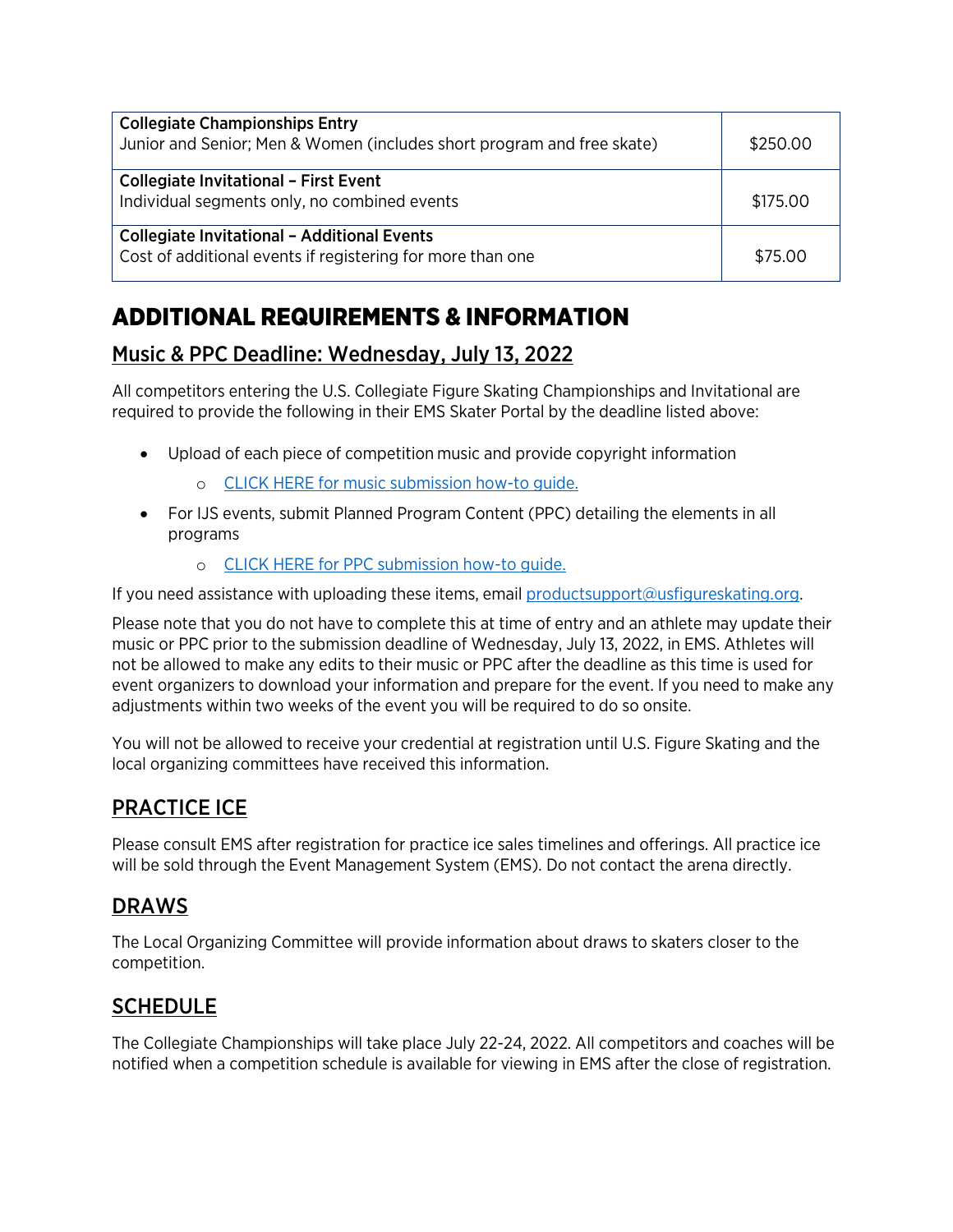### COACHES

If you have competitors in the Championship portion of the competition (junior/senior combined events), a professional coach or choreographer must meet all qualifying level coach requirements for the current season.

If you have competitors only in the Invitational portion of the qualifying competition, a professional coach or choreographer must meet all nonqualifying level coach requirements for the current season.

The local organizing committee (LOC) will be provided access via U.S. Figure Skating's Event Management System (EMS) to verify coach compliance. Coaches will need to check in at the event registration desk and show a government issued photo I.D. to receive a credential. Coaches who are NOT compliant at time of check-in will need to show proof of any/all missing compliance items prior to being accredited. If a coach cannot provide the necessary documents, he or she will not be allowed a credential – no exceptions.

A declared coach has access to the Event Management System (EMS) for each of their skater's competition(s). A coach's approval is not required for any qualifying registrations as it is connected to the skater's U.S. Figure Skating membership and test record.

### AWARDS

All first, second, third and fourth-place finishers from each event will receive a medal. Please see the event website and on-site postings for an awards schedule.

#### COLLEGIATE CHAMPIONSHIP AWARD PROGRAM

The Collegiate Championship Award Program emanates from the Pioneer Fund and is given out annually based on the results at the U.S. Collegiate Championships. This award program was developed to assist the winners with a one-time monetary scholarship award. The awards are distributed following the winners' successful completion of their full-time, fall term/semester\*.

For the 2022 event, the Collegiate Championship Award Program will distribute scholarships as follows:

> Senior Women & Men's Champions: \$4,000 Senior Women & Men's 2nd Place: \$2,000 Senior Women/Men's 3rd Place: \$1,000

Junior Women & Men's Champions: \$1,000 Junior Women & Men's 2nd Place: \$500

To receive this scholarship award, the winners receiving a Collegiate Championship Award must meet and show proof of the following requirements:

- Meet all eligibility requirements for entry to the U.S. Collegiate Championships (Rules 2211, 2200 & 2240).
- Provide proof of academic enrollment:
	- o For currently or newly enrolled students: Provide a transcript, verifying successful